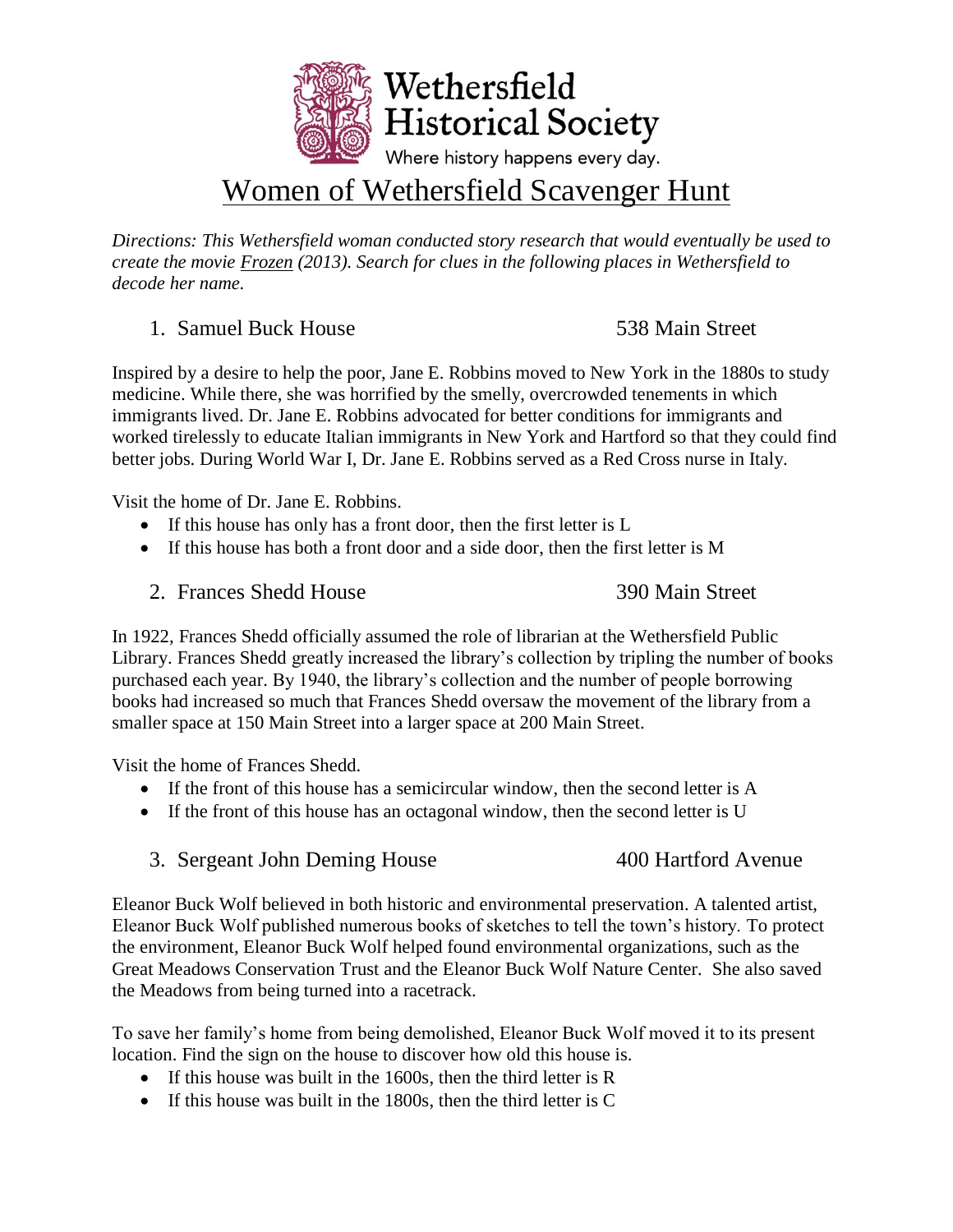

## 4. Holly Wells House 336 Hartford Avenue

Beginning in 1961, women from around the world have studied in Wethersfield High School as part of the American Field Service. In 1970, Yuki Matsumoto, a Japanese teenager who dreamed of becoming an English teacher, was chosen to participate in this program. As a student in Wethersfield, Yuki Matsumoto supported the Equal Opportunity Council's efforts to integrate Wethersfield schools by singing at a party to promote Project Concern.

Visit the house where Yuki Matsumoto stayed during her time in Wethersfield.

- If this house is painted blue, then the fourth letter is Y
- If this house is painted white, then the fourth letter is A
- 5. Captain James Francis House 120 Hartford Avenue

Maria Francis helped support her family by doing laundry, selling apples from her garden, and sewing hundreds of bonnets for Sophia Woodhouse. During the Civil War (1861-1865), Maria Francis supported African Americans by sewing for the Freedman's Aid Society.

Visit the Captain James Francis House and read the Wethersfield Heritage Walk Sign to learn more about Maria Francis and her employer, Sophia Woodhouse.

- If Sophia Woodhouse patented her bonnets before the Civil War, then the fifth letter is J
- If Sophia Woodhouse patented her bonnets after the Civil War, then the fifth letter is B

# 6. Ancient Burying Ground

In 1897, Helena Griswold Welles became the first president of the Wethersfield branch of the Women's Christian Temperance Union (W.C.T.U.). The Wethersfield W.C.T.U. sought to educate children about the dangers of drugs and alcohol. The efforts of the W.C.T.U. temporarily paid off when the 18<sup>th</sup> Amendment was ratified in 1919. This amendment forbade the sale of alcohol. The  $18<sup>th</sup>$  Amendment was later repealed in 1933.

Find Helena Griswold Welles's gravestone. Need help finding Helena Griswold Welles's gravestone? Check out Wethersfield Historical Society's website: <https://www.wethersfieldhistory.org/burying-ground-digitization/>

- If she was alive when the  $18^{th}$  Amendment was ratified, then the sixth letter is A
- If she was dead when the  $18<sup>th</sup>$  Amendment was ratified, then the sixth letter is E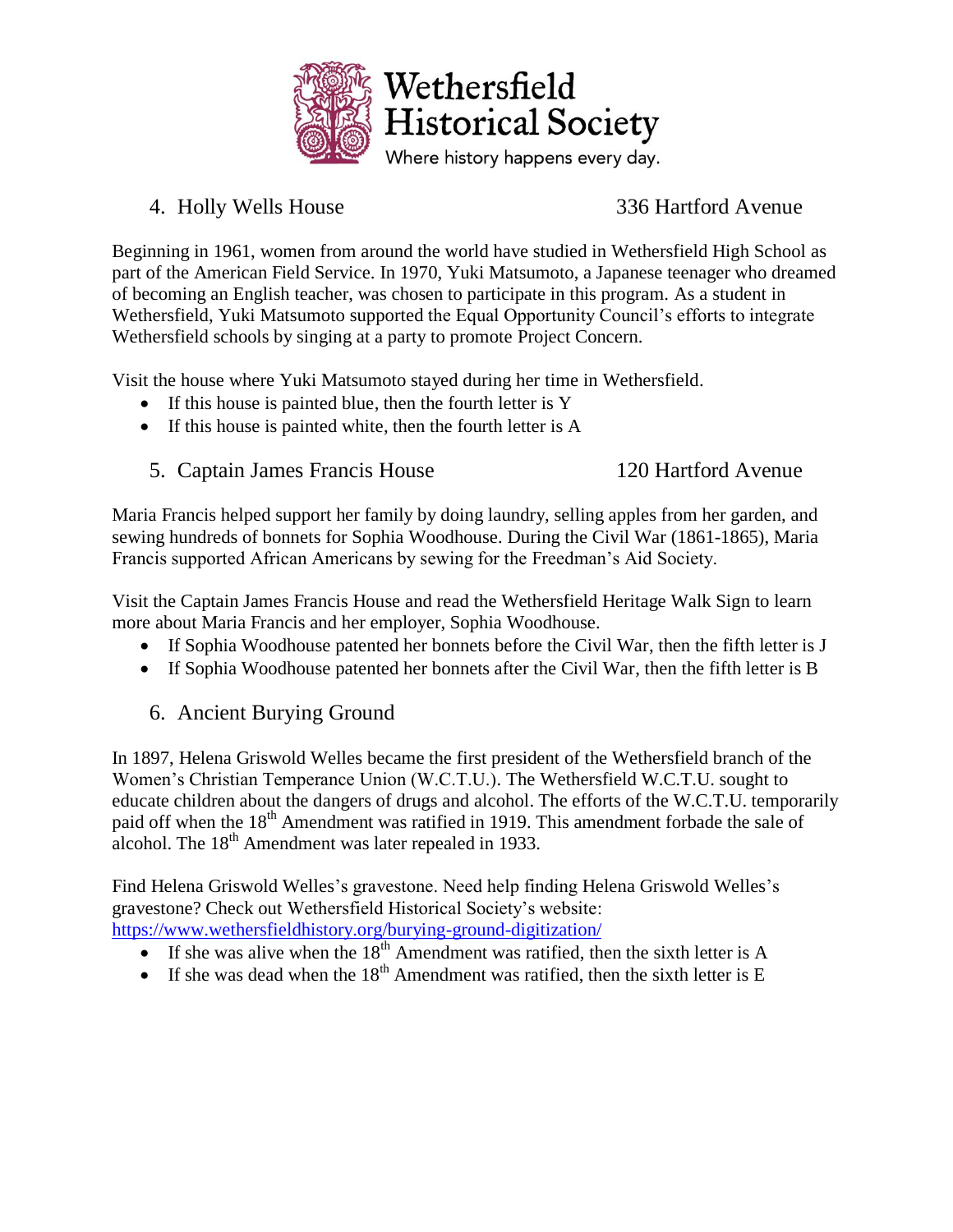

# 7. Hurlbut-Dunham House 212 Main Street

Jane Dunham was a member of the Wethersfield Women's Saturday Afternoon Club. The Wethersfield's Women's Saturday Afternoon Club was founded in 1901. In addition to book discussions and musical performances, the club contributed to the Red Cross during World War I and donated numerous books to the Wethersfield Public Library.

Visit the Hurlbut-Dunham House and read the Wethersfield Heritage Walk Sign to learn more about Jane Dunham. Want to see the inside of this historic house? Wethersfield Historical Society offers free guided tours on Saturdays and Sundays between 1-4pm from the end of May through mid-October. $<sup>1</sup>$ </sup>

- If Jane Dunham was a supporter of historic preservation, then the seventh letter is N
- If Jane Dunham never traveled outside of Wethersfield, then the seventh letter is T

8. Old Academy 150 Main Street

During the  $19<sup>th</sup>$  century, women gained increased access to education. A firm believer in the importance of female education, Reverend Joseph Emerson established the Female Seminary in Wethersfield in 1824. After the death of the Reverend Joseph Emerson in 1834, his wife, Rebecca Hazeltine Emerson, continued to run the Female Seminary for another 10 years.

Visit the original location of the Female Seminary and read the Wethersfield Heritage Walk Sign to learn more about the Old Academy.

- If only Connecticut women attended the Female Seminary, then the eighth letter is T
- If women from other states also attended the Female Seminary, then the eighth letter is S
- 9. Former Rectory for Sacred Heart Church 26 Garden Street

In 1940, Wanda Miglus, her sister Jawiga, and her aunt Helena Klim were arrested by the Russian secret police and sent from Poland to Kazakhstan. Though only a child, Wanda Miglus had to work long, hard hours until she was set free in 1941. After walking more than 85 miles, Wanda Miglus entered an orphanage in Pavlovar so that she could escape from the Soviet Union. Instead of returning to her family in Poland, Wanda Miglus eventually moved to Connecticut.

Visit the home of Wanda Miglus.

 $\overline{a}$ 

- If this house has a wrap around porch, then the ninth letter is O
- If this house does not have a wrap around porch, then then ninth letter is  $E$

<sup>&</sup>lt;sup>1</sup>Hours may vary during the Covid-19 pandemic. Check the Wethersfield Historical Society's website for updates: [https://www.wethersfieldhistory.org/.](https://www.wethersfieldhistory.org/)